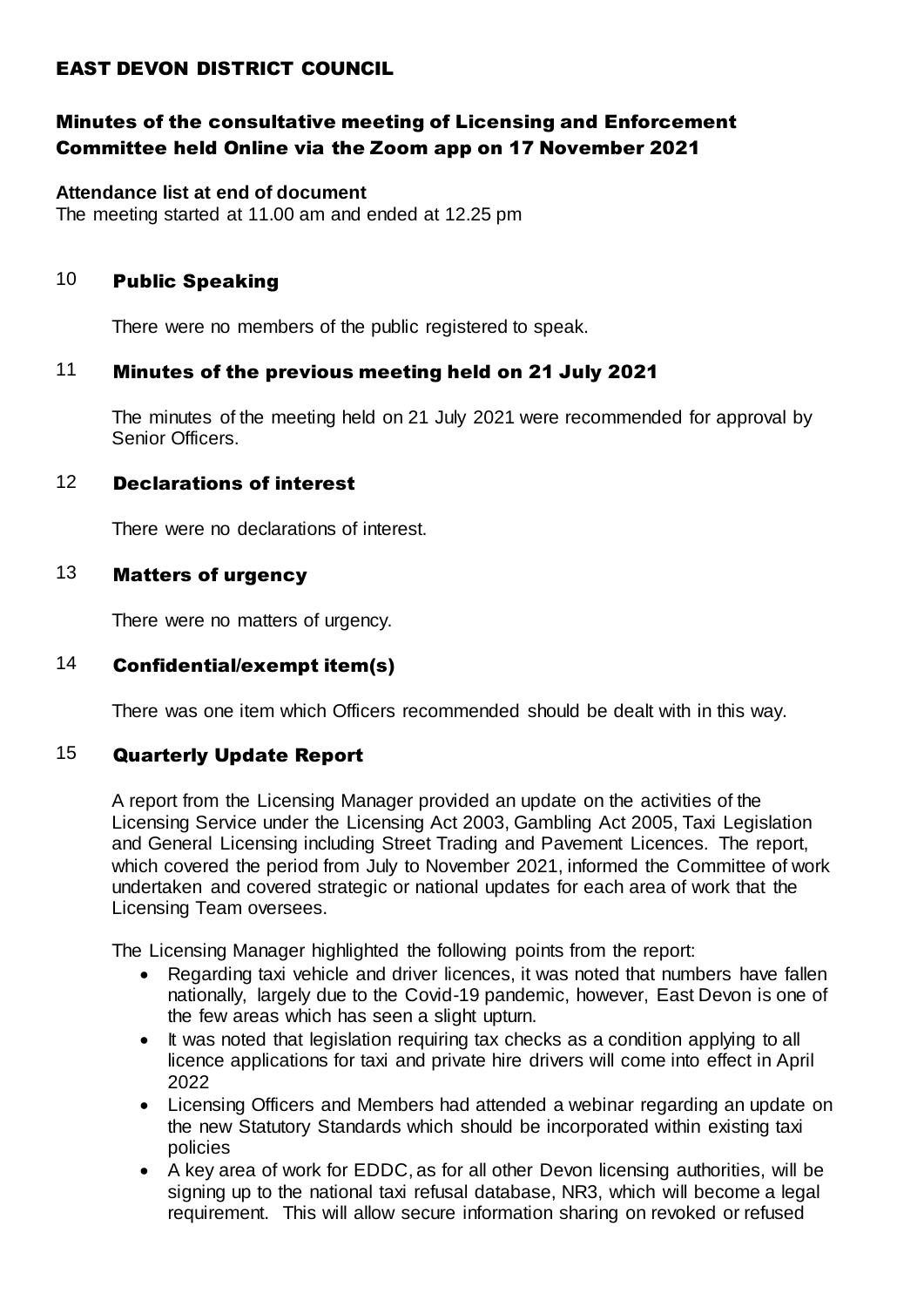licences. The recent consolidation of staffing levels in the Licensing Team will support the additional work load due to this requirement.

• Regarding mandatory training for Members, further dates are expected to be available next year which should assist with increasing the pool of trained Councillors able to sit on hearings.

In response to the report, the following points were discussed:

- The increase in Licensing Act applications, together with the pressure on staffing levels, had not resulted in work not being undertaken, however, it had impacted on the pro-activity of the Licensing Team.
- Premises notifying the licensing authority of gaming machines are checked and it is hoped that inspections can increase next year due to the consolidation of staffing levels.
- It was noted that StreetScene undertakes its own consultations for events on EDDC land and that these may be less detailed than licensing consultations. The Licensing Manager would raise this point with StreetScene.

The Committee wished to record its thanks for the high performance of the Licensing Team in very difficult circumstances recently.

The Licensing Manager's update report was accepted and noted by the Committee.

### 16 Gambling Policy Report

The Licensing Manager presented his report regarding the tri-annual review of the Council's Gambling Policy and policy adoption. It was noted that it is a legal requirement of the Gambling Act 2005 for the Council to determine a Gambling Policy in order to carry out its statutory functions under the Act. The Committee and Officers must have reqard to the Gambling Licensing Policy when deciding upon licence applications and the Policy must be reviewed at least every three years. As the Policy was last reviewed in 2019, an amended Policy must be adopted by the Council by 31 January 2022.

The Licensing Manager highlighted the following points:

- The consultation timeline was set out at 1.6 in the report and it was noted that the response had been low.
- Development of a Local Area Profile had started and work is on-going.
- Under the Gambling Act 2005 the Council can adopt a 'No Casinos' resolution.

Discussion by Members highlighted the benefits of adopting a 'No Casinos' policy which included protecting children and disadvantaged groups most likely to suffer from the effects of gambling. A 'No Casinos' policy would also link with the Council's adopted Anti-poverty Strategy.

The Committee noted the results of the public consultation undertaken on the Council's draft Policy relating to the Gambling Act 2005.

#### **RECOMMENDATIONS TO FULL COUNCIL**

- 1. That, at its meeting on 8 December 2021, Council adopts for the period 31 January 2022 to 31 January 2025 the East Devon Gambling Act Licensing Policy
- 2. That Council resolves to adopt a 'No Casino' policy as part of its Gambling Act 2005 statutory policy.

# 17 Taxi Fare Tariff Report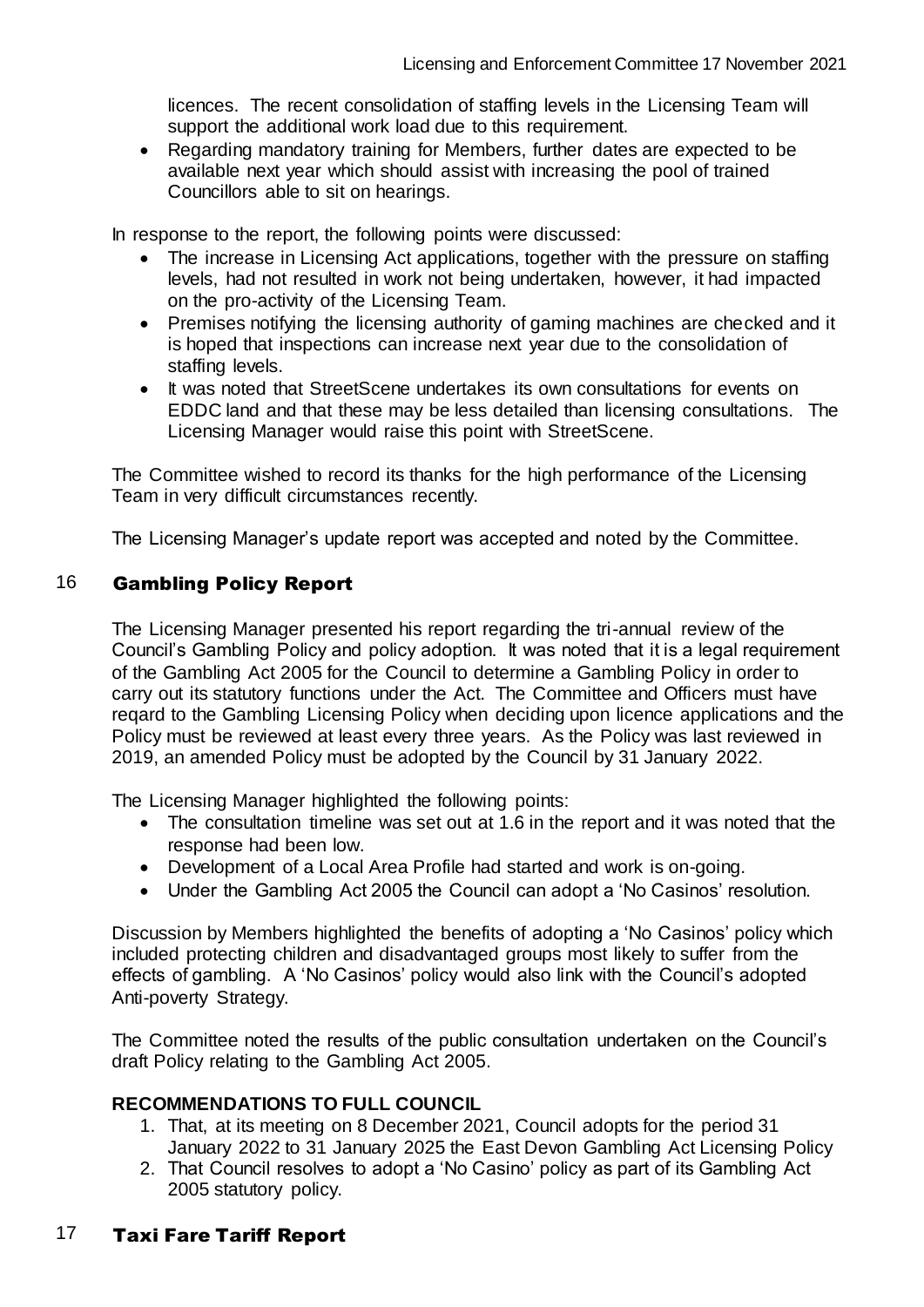The Licensing Manager presented his report which asked that the Committee considers a request from East Devon Hackney Carriage Licensees to increase the current Taxi Fare Tariff and to adopt a new Hackney Carriage fare table. The current tariff and information setting out the background to the request was contained in the appendices to the report.

The report recommended that a period of three months be allowed for Officers to provide more detailed information and with a revised table of fares before the Committee considers whether to proceed with or decline the request for an increase.

Having considered the report and noted the request to increase the current Hackney Carriage Table of Fares, the Committee agreed that Licensing Officers scope the work within the next  $3 - 4$  months.

# 18 Confidential / exempt item

There is one item to follow which Officers recommend should be dealt with after the public and press have been excluded, in accordance with local government legislation.

The Chair thanked those who had been watched the meeting online.

Accordingly, the public part of this meeting ended and the live stream to YouTube was switched off

### 19 Report Regarding Suspension of Licensed Drivers

The Licensing Manager presented a report updating the Committee with regard to the suspension of licensed drivers.

The report was noted and it was agreed that the Licensing Manager draft a letter to the Police and Crime Commissioner and the Chief Officer (Devon and Cornwall Police) requesting improved recording keeping and a more expeditious exchange of information which impacts on the work of the licensing authority.

# Attendance List

#### **Councillors present:**

J Whibley (Chair) K Bloxham (Vice-Chair) M Chapman P Jarvis P Millar G Pratt B Taylor T Wright

**Councillors also present (for some or all the meeting)** None

#### **Officers in attendance:** Sarah Helman, Democratic Services Officer